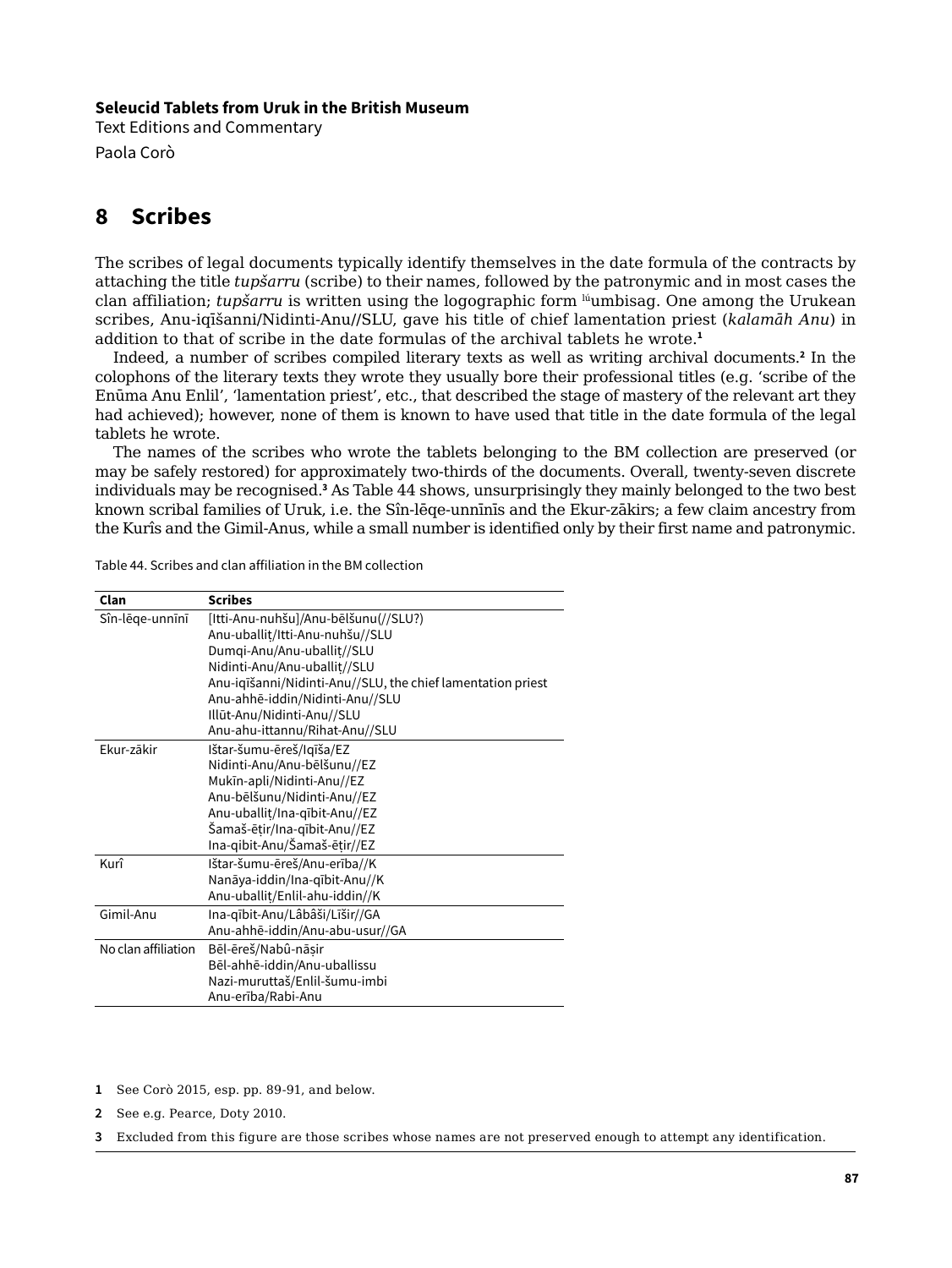# **8.1 The Scribes of the Sîn-lēqe-unnīnī Clan**

The Sîn-lēqe-unnīnīs are the most prominent scribal family in Seleucid Uruk, whose eponymous ancestor is believed to have been the author of the Epic of Gilgameš. The family is documented in Uruk since the Neo-Babylonian period; for the Hellenistic period, it has been possible to trace back the activities of individuals belonging to several generations of maybe a single branch of the Sînlēqe-unnīnīs, who appear to have been active both as scribes of scholarly tablets and as scribes, witnesses and sometimes also parties of legal documents.**<sup>4</sup>**

Eight discrete scribes claiming Sîn-lēqe-unnīnī as ancestor wrote about one fourth of the total documents in the BM collection, between the first half of the Seleucid Era and the reign of Demetrius. Unsurprisingly, they belong to subsequent generations of the same branch of the family (see Table 44, above).

Most active among them is Anu-uballiṭ/Itti-Anu-nuhšu//SLU, to whose hand can be attributed a total of thirteen tablets, all dated between SE 44 and SE 59 (see Table 45, below).**<sup>5</sup>**

Table 45. Tablets written by Anu-uballit and his father

| Scribe                           | Tot. docs | Earliest | Latest                   | Tablet No.                                                                       |
|----------------------------------|-----------|----------|--------------------------|----------------------------------------------------------------------------------|
| [Itti-Anu-nuhšu]/Anu-bēlšunu (?) |           | 47-49    | $\overline{\phantom{0}}$ | $22-P$                                                                           |
| Anu-uballit/Itti-Anu-nuhšu//SLU  |           | 44       | 59                       | 18-P; 21-P; 23-P; 24-P; 25-P; 26-P; 28-P; 29-P//30-P;<br>31-P; 32-RE; 34-P; 43-P |

Most of the tablets written by Anu-uballiṭ/Itti-Anu-nuhšu//SLU have Lâbâši, his son Anu-zēru-iddin and his cousin by the same name (Anu-zēru-iddin/Anu-māru-ittannu) as the parties and prebends as the objects.**<sup>6</sup>**

The name of the scribe of **No. 22-P** is lost (only the patronym is preserved). It is likely, on the basis of the suggested date of the tablet, that the scribe who wrote it is Anu-uballiṭ's father, the only representative of the generation before Anu-uballit's to appear in our documents.<sup>7</sup>

The two sons of Anu-uballiṭ, Nidinti-Anu and Dumqi-Anu, each wrote five tablets among those that are now in the BM collection (Table 46).

| <b>Scribe</b>                | Tot. docs | Earliest | Latest | Tablet No.                                                                       |
|------------------------------|-----------|----------|--------|----------------------------------------------------------------------------------|
| Nidinti-Anu/Anu-uballit//SLU |           | 47       | 78     | 20-P; 49-P//YOS 20 37; 54-P//55-P; 56-P                                          |
| Dumgi-Anu/Anu-uballit//SLU   |           | 44       | 59     | 18-P; 21-P; 23-P; 24-P; 25-P; 26-P; 28-P; 29-P//30-P;<br>31-P; 32-RE; 34-P; 43-P |

Table 46. Tablets written by the sons of Anu-uballiṭ**<sup>8</sup>**

Those by the hand of Nidinti-Anu are distributed in the thirty years between SE 47 and SE 78. Two

**4** For the family tree see Hunger 1968, p. 17, with earlier bibliography; Lewenton 1970, p. 104; Del Monte 1996 and Del Monte 2002 (esp. pp. 198-199, with fn. 18); Clancier 2009, pp. 72-80; for the family's history Beaulieu 2000; Pearce, Doty 2000; Robson 2008, pp. 244-260; See also Nielsen 2011, pp. 185-210.

**5** The date of two of the tablets that form this group is not preserved. On the basis of the extant traces of the signs for the dates in the date formula and the prosopography of the parties, they can be assigned to as early as SE 40 and as late as SE 66, respectively. This would slightly change the scenario, setting the beginning of the scribal activity of Anu-uballiṭ in the BM collection to SE 40 and its end to SE 66. Moreover, Anu-uballiṭ wrote at least ten more contracts belonging to the corpus from Hellenistic Uruk, the earliest dating to SE 46 and the latest to SE 63. For lists of the relevant documents see e.g. Schröder 1916, p. 16, #8 and Doty 2010, pp. 63-64, #54 and the commentary to **No. 32-RE**, below.

**6** The same is true for the contracts not housed in London, where also L/AZI//EZ and the members of this family largely fetaure as the parties.

**7** Only the patronymic of the scribe is preserved on the tablet. On the basis of the extant signs for the date and the kings mentioned in the date formula, the tablet can be dated to SE 47-49. Prosopographical connections to other tablets confirm the chronological frame for this document (see below the commentary to **No. 22-P** for further details). Itti-Anu-nuhšu also wrote OECT 9 6, sometime between SE 18 and SE 31: Del Monte 2002, 200; for the family tree of this branch of the Sînlēqe-unnīnīs see Del Monte 1996.

**8** It is plausible that also **No. 51-P** belongs here. See commentary to the text, below.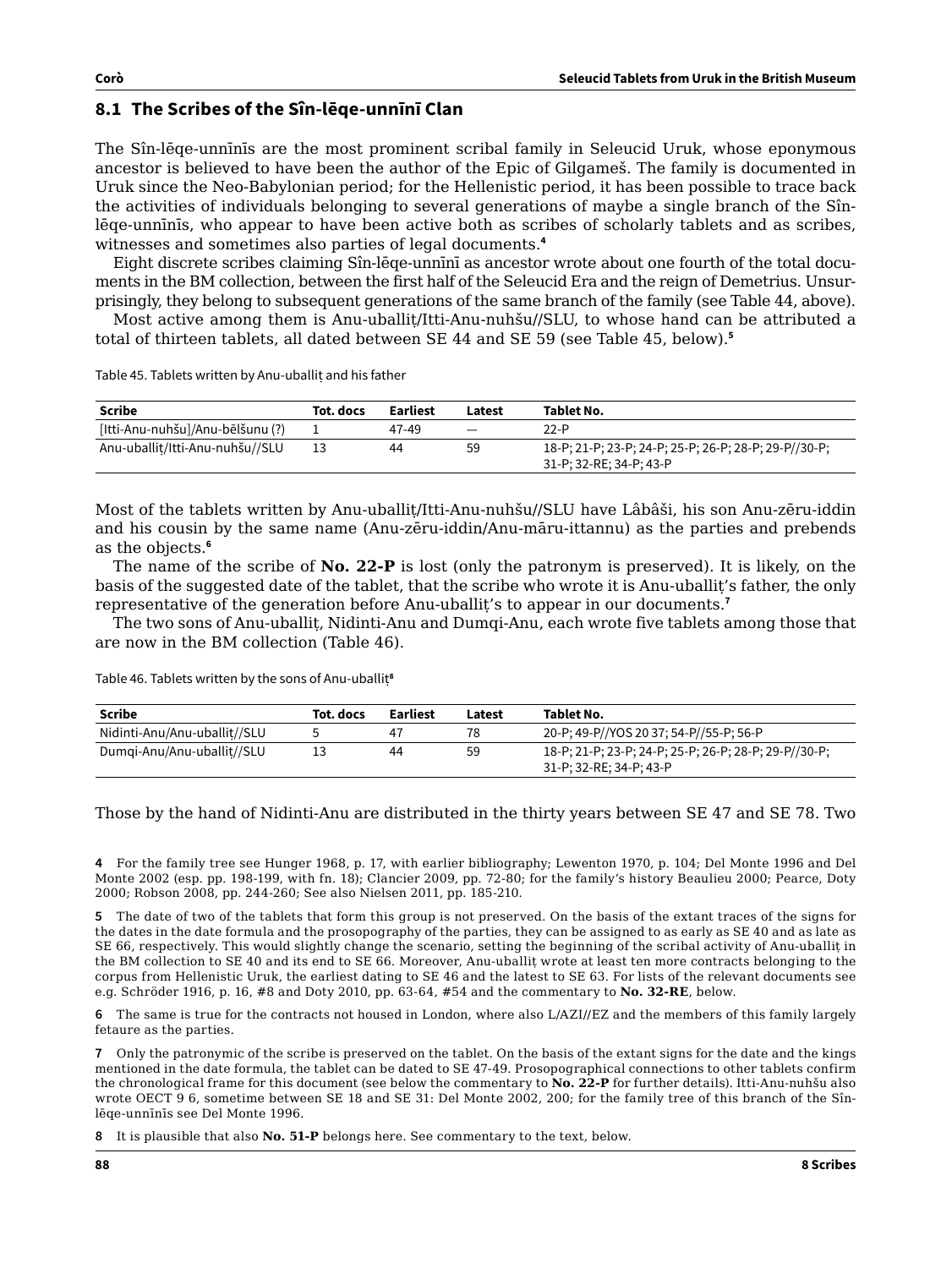are duplicates of each other; a third has a duplicate in Yale; all have prebends as objects. It is worth noting that with the exception of **No. 20-P**, the remaining tablets include the so-called 'registration clause' that Nidinti-Anu systematically frames within rulings on the tablets' reverse (for a layout sample, see Fig. 11, below). Lâbâši or his son Anu-zēru-iddin are parties to all these documents written by Nidinti-Anu.

| text text text text |                | text text text text      |                     | text text text |  |
|---------------------|----------------|--------------------------|---------------------|----------------|--|
|                     |                |                          |                     | text text      |  |
| text text           | text text text | text text text           | text text text text |                |  |
| text text           |                |                          |                     |                |  |
| text text text      | text text text |                          |                     | text text text |  |
| text text text      |                | text text text text text |                     | text text text |  |
| text text text      | text text text |                          |                     | text text text |  |
| text text text      | text text text |                          |                     | text text text |  |
| text text text      | text text text |                          |                     | text text text |  |
| text text text      | text text text |                          |                     | text text text |  |
| text text text      | text text text |                          |                     | text text text |  |
| text text text      | text text text |                          |                     | text text text |  |
| text text text      |                | text text text text text |                     | text text text |  |
|                     |                |                          |                     |                |  |

Figure 11. Schematic representation of the layout of **No. 56-P**

Nidinti-Anu's brother, Dumqi-Anu appears as the scribe of five tablets dated between SE 77 and SE 90: only two involve Lâbâši and his son; a single one features the registration clause, which Dumqi-Anu, unlike his brother, does not separate from the main text by means of dividing lines.

If the identification of our Nidinti-Anu/Anu-uballiṭ with the individual by the same name that owns scholarly tablets holds true,<sup>9</sup> there is a chance that his choice for formatting the registration clause in a special way reflects the habit of organizing texts in a 'visual' way (highlighting significant passages, tabulating prose text, etc.) as he learned it in the context of his scholarly education.**<sup>10</sup>**

None of the sons of Nidinti-Anu appears in our documents; indeed, the dates of the extant documents confirm that the scribes named Anu-iqīšanni, Illūt-Anu and Anu-ahhē-iddin, sons of Nidinti-Anu, are the sons of the homonymous grandson of Nidinti-Anu/Anu-uballiṭ (see Table 44).

Table 47. Tablets written by the sons of Nidinti-Anu(2)

| <b>Scribe</b>                                               | Tot. docs | Earliest | Latest | <b>Tablet No.</b>   |
|-------------------------------------------------------------|-----------|----------|--------|---------------------|
| Anu-igišanni/Nidinti-Anu(2)//SLU,<br>the lamentation priest |           | 109      | 120    | 74-RE//75-RE; 86-RE |
| Illūt-Anu/Nidinti-Anu(2)//SLU                               |           | 146      | _      | 98-P                |
| Anu-ahhē-iddin/Nidinti-Anu//SLU                             |           | 157      |        | 102-RE              |

**9** Hunger 1968, p. 17 and Clancier 2009, p. 75, see also Del Monte 1996.

**10** Although the use of incised lines on these archival tablets cannot be properly considered a conversion of the text to 'tabular formatting', it is conceivable that it reflects the same need for providing a new way of viewing a text that, in the context of scribal education and practice, was connected to the increasing use of tables. The adoption of dividing lines, as well as of tabular formatting, rested mainly on personal choice: in this light, its systematic use by Nidinti-Anu to highlight the text's section containing the registration clause seems to reflect the intentional need for a new way of conceptualising a piece of information. On the use of tables and tabular formatting and their significance see Robson 2003 and 2004. On the organisational structure of knowledge in cuneiform sources see recently Monroe 2015 (esp. pp. 529-531). In general, on the organisational principles of Akkadian texts, Worthington 2012.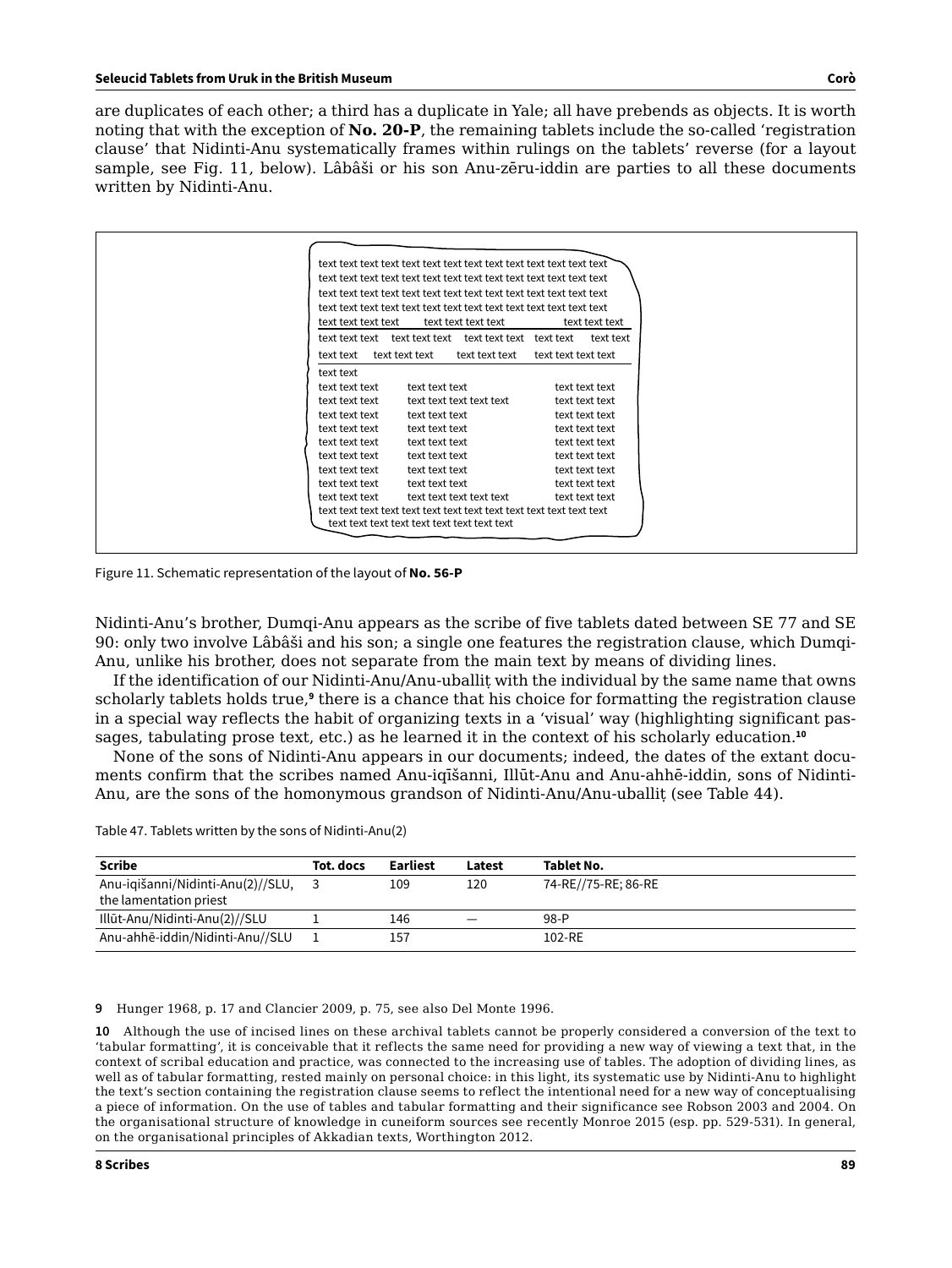Anu-iqīšanni is the famous scribe who took pride in attaching the title of *kalamāh Anu* to his onomastic chain in all the archival documents he wrote. As I have extensively shown elsewhere, he probably was the author of a scholarly fragment for Nidinti-Anu of the Ekur-zākir clan, and as well as writing a large number of legal documents, he most likely drafted administrative tablets for the temple.**<sup>11</sup>**

A full set of graphic peculiarities, variants and virtuosities (as, for example, the phonetic vs logographic play in the spelling of his own name and the anomalous use of the determinative lú) represent a typical mark of his hand in the tablets he wrote: their use, as already in the case of his father, may be connected to his scholarly background.**<sup>12</sup>**

Unlike those of their forefather, none of Anu-iqīšanni's tablets (both those in London or part of the corpus) involve members of Lâbâši's family;**13** conversely, many of the texts he wrote have as the parties individuals who were not members of the traditional families of Uruk, as suggested by the fact that they are identified in the documents by means of a professional title instead of the family name.

As I argued elsewhere, the fact that Anu-iqīšanni identifies himself by using his priestly title and that the tablets he wrote involve people who are not part of the traditional Urukean elite (though they are on the payroll of the temple) might indicate that when he drafted those documents he was acting in some formal capacity for the temple. There is a chance that it was in connection with this official role that he was entrusted the recording of administrative tablets as well.**<sup>14</sup>**

Anu-iqīšanni's brothers, Illūt-Anu and Anu-ahhē-iddin, each wrote one of the tablets in the BM collection. Interestingly, Illūt-Anu's tablet records a member of the Lâbâši family as a party, namely Anu-zēru-iddin/Anu-ahu-ittannu/Anu-zēru-iddin//EZ, who appears leasing out a portfolio of prebends including shares in that of temple-enter of Anu, that of temple-enterer of Enlil and in the butcher's prebend (**No. 98-P**).

Anu-ahhē-iddin, conversely, writes the contract (**No. 102-RE**) where another Lâbâši, belonging to the Ahhūtu family (a descendant of Anu-uballit=Nikarchos) sells his share in the paternal house to his two brothers. No evidence of either of the two scribes as author of scholarly tablets has come down to us.

Finally, it is not clear what (if any) is the family relationship between the scribes of the Sîn-lēqeunnīnī family whose careers we have discussed so far and Anu-ahu-ittannu/Rihat-Anu//SLU, who wrote three documents, among which are two involving L/AZI//EZ as buyer, between SE 65 and 74.

Table 48. Tablets written by Anu-ahu-ittannu

| <b>Scribe</b>                  | Tot. docs | Earliest | Latest | Tablet No.                          |
|--------------------------------|-----------|----------|--------|-------------------------------------|
| Anu-ahu-ittannu/Rihat-Anu//SLU |           | 65       | 74     | : 44-P: 47-P//48-P<br>$37-RF:$<br>ັ |

Wallenfels identified him with the *kalamāh Anu* who owned the tablet containing the ritual for covering the kettledrum (TU 44), besides writing several archival documents (other than those in the BM) between SE 68 and SE 73. Be that as it may, whatever branch of the family Anu-ahu-ittannu he belonged to, he must be placed chronologically somewhere at the same level as Anu-uballiṭ.**<sup>15</sup>**

- **11** See Corò 2015, with bibliography and all relevant references to the pertinent texts.
- **12** See Corò 2015.
- **13** This is not unexpected, because the family is no longer well represented in the sources after Bēlessunu's generation.
- **14** Corò 2015, pp. 90-91, with fn. 30 for a list of the tablets written by Anu-iqīšanni.

**15** For Anu-ahu-ittannu and his family members, see Wallenfels 1994, p. 20. Clancier 2009, p. 75 (quoting Wallenfels) considers Anu-ahu-ittannu to be the grandson of Anu-iqīšanni/Nidinti-Anu, and places him accordingly in the family stem. This is, however, unlikely since all the tablets witnessing Anu-ahu-ittannu's activity date some 30 years earlier than those of his presumed grandson. Moreover, according to Wallenfels' identification, the Anu-iqīšanni father of Rihat-Anu would be the son of Širki-Anu, not of Nidinti-Anu (see Wallenfels 1994, p. 20, with reference to the owners of seals #51, #52 and #53).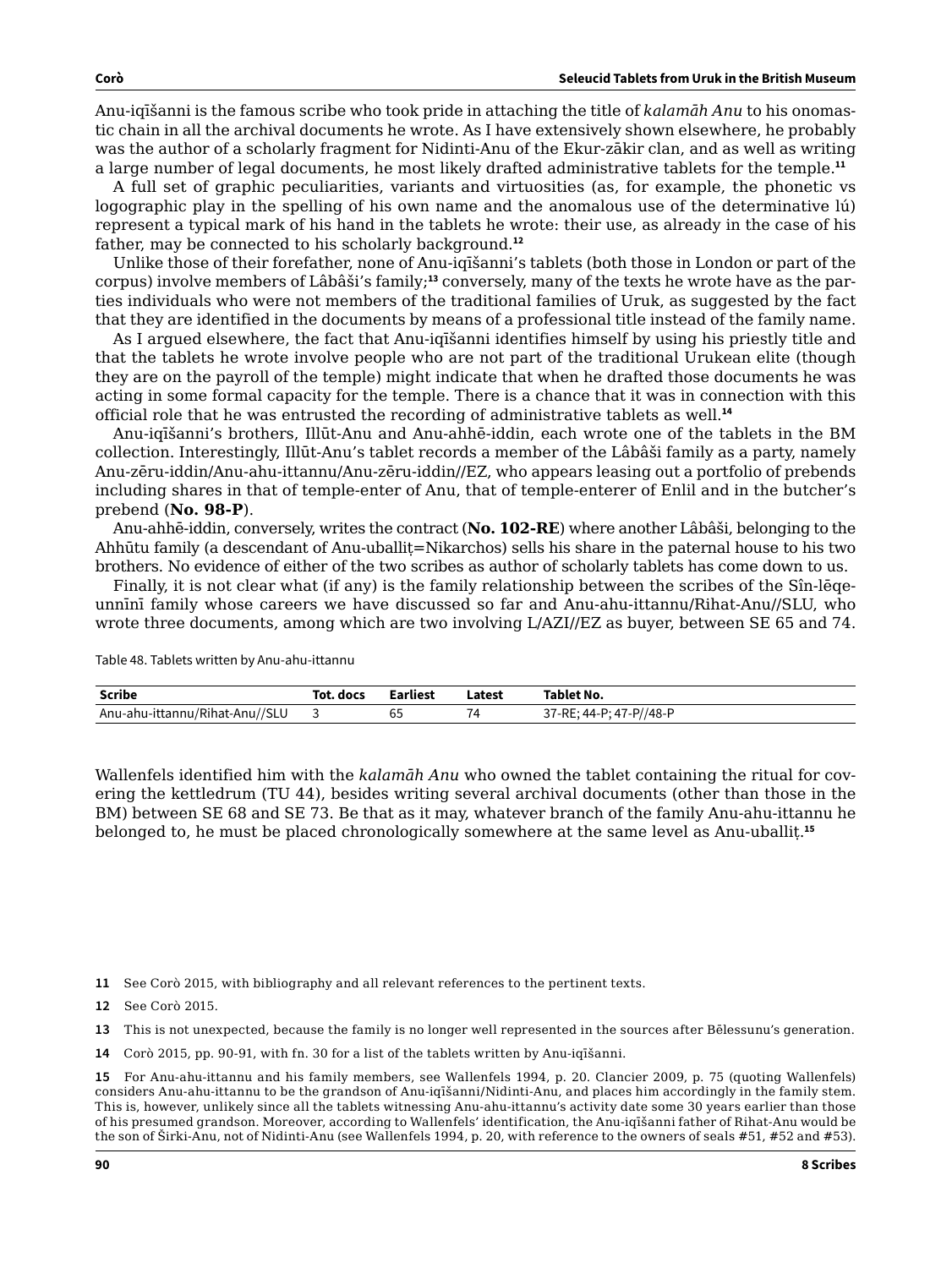# **8.2 The Scribes of the Ekur-zākir Family**

Twenty-seven documents in the BM collection can be assigned to the hands of as many as nine scribes claiming Ekur-zākir as ancestor. In contrast to the scribes of the Sîn-lēqe-unnīnī family, they appear to have belonged to three different branches of the Ekur-zākir family.

### 8.2.1 The Iqīšaya Branch

The first branch is named after its most famous representative Iqīšaya (who however did not write any of the tablets in the BM collection). His son Ištar-šumu-ēreš is the scribe of a single document in the collection (**No. 2-P**) dated to SE 13; we know that the year before, he wrote another contract belonging to the corpus from Hellenistic Uruk (VDI 1955/4 6). Interestingly, VDI 1955/4 6 and **No. 2-P** have five witnesses in common (see below, commentary to **No. 2-P**). One of them is Iqīšaya, Ištar-šumu-ēreš's father, the owner of the well known library that owes him its name.

Table 49. Tablets written by Ištar-šumu-ēreš

| Scribe                   | Tot. docs | Earliest | Latest                   | Tablet No.    |
|--------------------------|-----------|----------|--------------------------|---------------|
| Ištar-šumu-ēreš/Iqīša/EZ |           | نەك      | $\overline{\phantom{a}}$ | $\sim$<br>z-1 |

Iqīšaya and his son Ištar-šumu-ēreš appear in a number of colophons of scholarly texts, either as scribes or as owners; in particular, Ištar-šumu-ēreš wrote ten tablets for his father and he was the owner of at least one, dated to the reign of Philip Arrhideus.**<sup>16</sup>** He thus clearly associated his activity as scribe of archival documents with that of scholar.

Although only two of the tablets he has written have come down to us, and the obverse of one of them is badly preserved, a quick look at their mise-en-page clearly shows that they are the work of a single scribe.

|                |                |                | text text text |                |                |  |
|----------------|----------------|----------------|----------------|----------------|----------------|--|
| text text text | text text text | text text text | text text text | text text text | text text text |  |
| text text text | text text text | text text text | text text text | text text text | text text text |  |
| text text text | text text text | text text text | text text text | text text text | text text text |  |
| text text text | text text text | text text text | text text text | text text text | text text text |  |
| text text text | text text text | text text text | text text text | text text text | text text text |  |
| text text text | text text text | text text text | text text text | text text text | text text text |  |
| text text text | text text text | text text text | text text text | text text text | text text text |  |
| text text text | text text text | text text text | text text text | text text text | text text text |  |
| text text text | text text text | text text text | text text text | text text text | text text text |  |
| text text text | text text text | text text text | text text text | text text text | text text text |  |
| text text text | text text text | text text text | text text text | text text text | text text text |  |
|                |                |                |                |                |                |  |
|                |                |                |                |                |                |  |
|                |                | text text      |                |                |                |  |

Figure 12. Schematic representation of the *mise-en-page* of **No. 2-P** (left) and VDI 1955/4 6 (right)

As Fig. 12 reveals, in both of them the text of the contract ends with the obverse, the reverse opening with a blank of about three lines. The witness list is tabulated in three columns, left-aligned on the

**<sup>16</sup>** Hunger 1968, p. 18 and Clancier 2009, p. 52.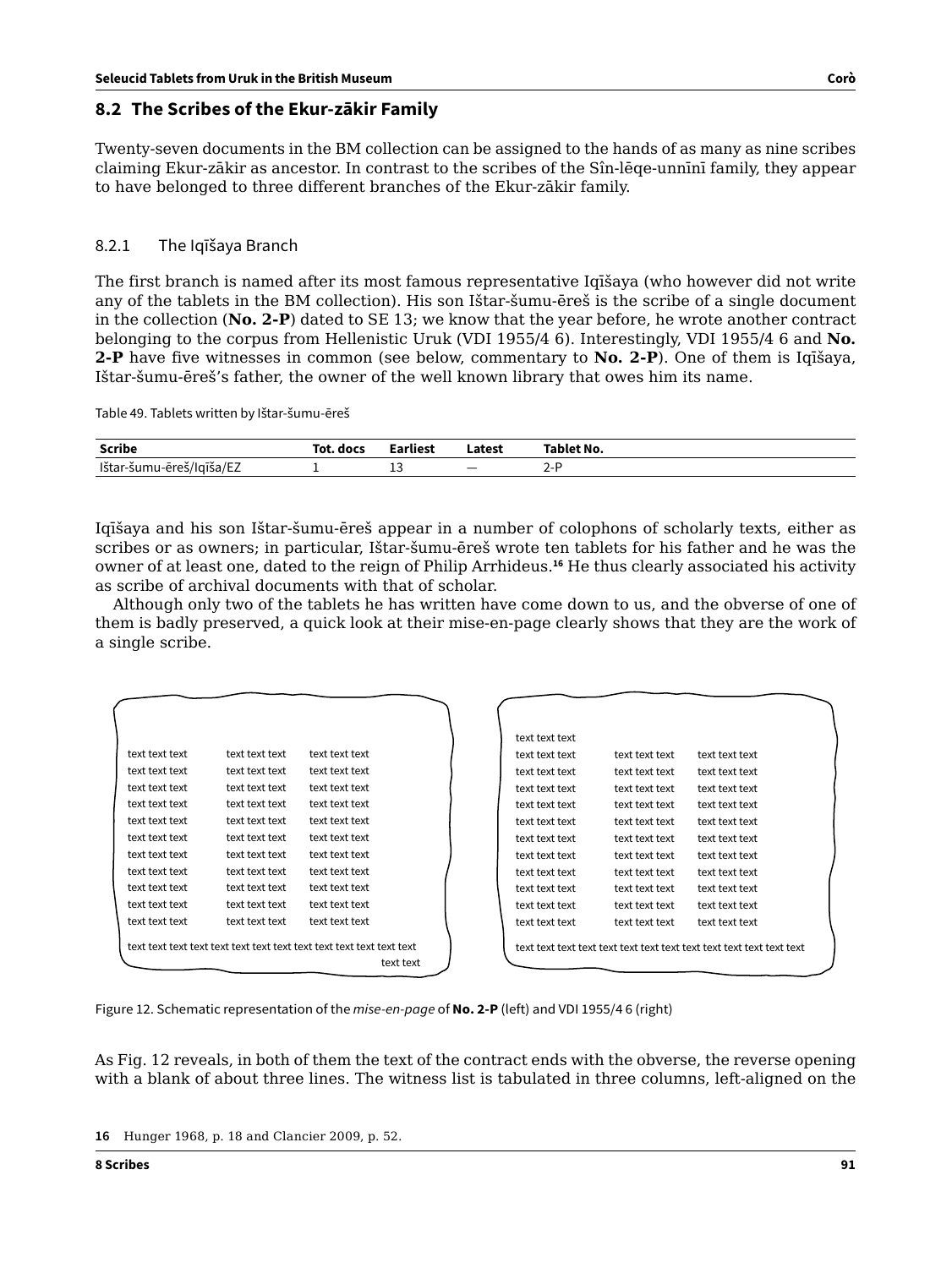surface in order to leave a blank space the size of a fourth column, to the right.**<sup>17</sup>** This arrangement is in general unusual in Hellenistic Uruk and can be considered a distinctive mark of Ištar-šumu-ēreš's hand. It is not clear if the fact that in both tablets the seal impressions are captioned na, kišib instead of *unqu* is due to the early date of the documents, or is a matter of Ištar-šumu-ēreš's preference.

We have no more evidence of this branch of the Ekur-zākirs among the scribes who wrote tablets in the BM collection.

#### 8.2.2 The Nidinti-Anu Branch

Better represented than the Iqīšaya branch is the Nidinti-Anu branch, which numbers three scribes whose work is now part of the BM collection: Nidinti-Anu and his sons Mukīn-apli and Anu-bēlšunu. Altogether they appear to have written eleven contracts between SE 84 and SE 162.

Table 50. Tablets written by scribes of the Nidinti-Anu branch

| Scribe                          | Tot. docs | Earliest | Latest | Tablet No.                            |
|---------------------------------|-----------|----------|--------|---------------------------------------|
| Nidinti-Anu/Anu-bēlšunu//EZ     |           | 96       | 106    | 71-P; 72-P//73-P; 76-P                |
| Mukin-apli/Nidinti-Anu//EZ      |           | 119      | 132    | 79-RE; 92-RE; 93-RE; 94-P//TCL 13 244 |
| Anu-bēlšunu/Nidinti-Anu//EZ (2) |           | 137      | 162    | 95-RE; 109-P//Irag 59 38;             |
|                                 |           |          |        |                                       |

Nidinti-Anu is the best known representative of this branch of the family: he was the owner and scribe of several scholarly tablets all dated to the reign of Antiochus III.**<sup>18</sup>** His activity as secular scribe covers approximately the same time range (SE 96-106). Six documents in the BM collection can be attributed to his hand, in two of which feature as parties members of the Lâbâši family (i.e. Anu-uballit and his brother Nanāya-iddin in **No. 76-P**; and Anu-uballiṭ's wife <sup>f</sup> Bēlessunu in **No. 71-P**. To the texts in the BM several more archival tablets written by the same scribe can be added from the corpus of Hellenistic Uruk.**<sup>19</sup>**

Nidinti-Anu's hand is characterised by his using a rare variant spelling for the word *babbanûtu* that involves replacing the common five-sign form (*bab-ba-nu-ú-tú*) with a shorter four-sign spelling (*bab-ba-nu-tu*), for which TU is used instead of UD. The same spelling is used by only one other scribe who unsurprisingly is Nidinti-Anu's son, Mukīn-apli: probably a reflection of the importance played by father-to-son transmission of writing skills in the scribal education process.

In addition, the contracts drafted by Nidinti-Anu feature a notably tidy handwriting (the wedges are neatly impressed on the tablet's surface with a thin stylus, the heads of the oblique strokes featuring long tails) and the tablets all have sharp square corners.

It seems thus unlikely that the two tablets written by a scribe whose name is lost, identified as the son of Anu-bēlšunu//EZ,**<sup>20</sup>** can be attributed to him: in fact, they share none of the formal and physical characteristics of Nidinti-Anu's tablets.

One of the sons of Nidinti-Anu, Mukīn-apli is the author of four tablets in the BM collection: in two of them parties to the contracts are Anu-uballiṭ and his son Anu-zēru-iddin, from the Lâbâši family.

**17** The following slight differences may be noticed between the two specimens: <sup>lú</sup>*mu-kin<sub>7</sub>* is part of the first line of the witness list in **No. 2-P** while it is written separately as the first line in VDI 1955/4 6; the date formula runs as one line only in the Hermitage tablet, while it develops along two lines on the tablet in London: it must be noted that the text is not homogeneously split into two equal parts in order to occupy both lines, as usual, but only a few words are accommodated on the second row, with an atypical right-alignment (as if the scribe exceeded the available space on the first line and just added the few extant words below, as close to the previous word as possible).

**18** Clancier 2009, p. 61 dates his activity to 221-213 BC.

**19** BRM 2 30 (109 SE); CM 12 4 (109 SE); YOS 20 49 (106 SE); YOS 20 58 and 59 and **No. 82-P** (BM 109949 =HANEM 8, pp. 188-190) all three have the date lost, but the co-regency of the two Anthiocuses and the preserved part of the scribe's name suggest SE 102-119 as a possible date range. See also commentary to **No. 73-P**, below.

**20** [PN] ʰʲumbisag dumu šá ʰ<sup>a</sup>60-en-šú-nu a ʰé-kur-za-kir: **No. 69-P**, rev. 27; […ʰʲ]umbisag dumu šá ʰª60-en-šú-nu a ʰé-kur-za*kir*: **No. 70-P**, rev. 34. As can be seen from the pictures (see Tables LXIX and LXX, below), both tablets have round corners and the handwriting is less accurate than on the tablets by the hand of Nidinti-Anu.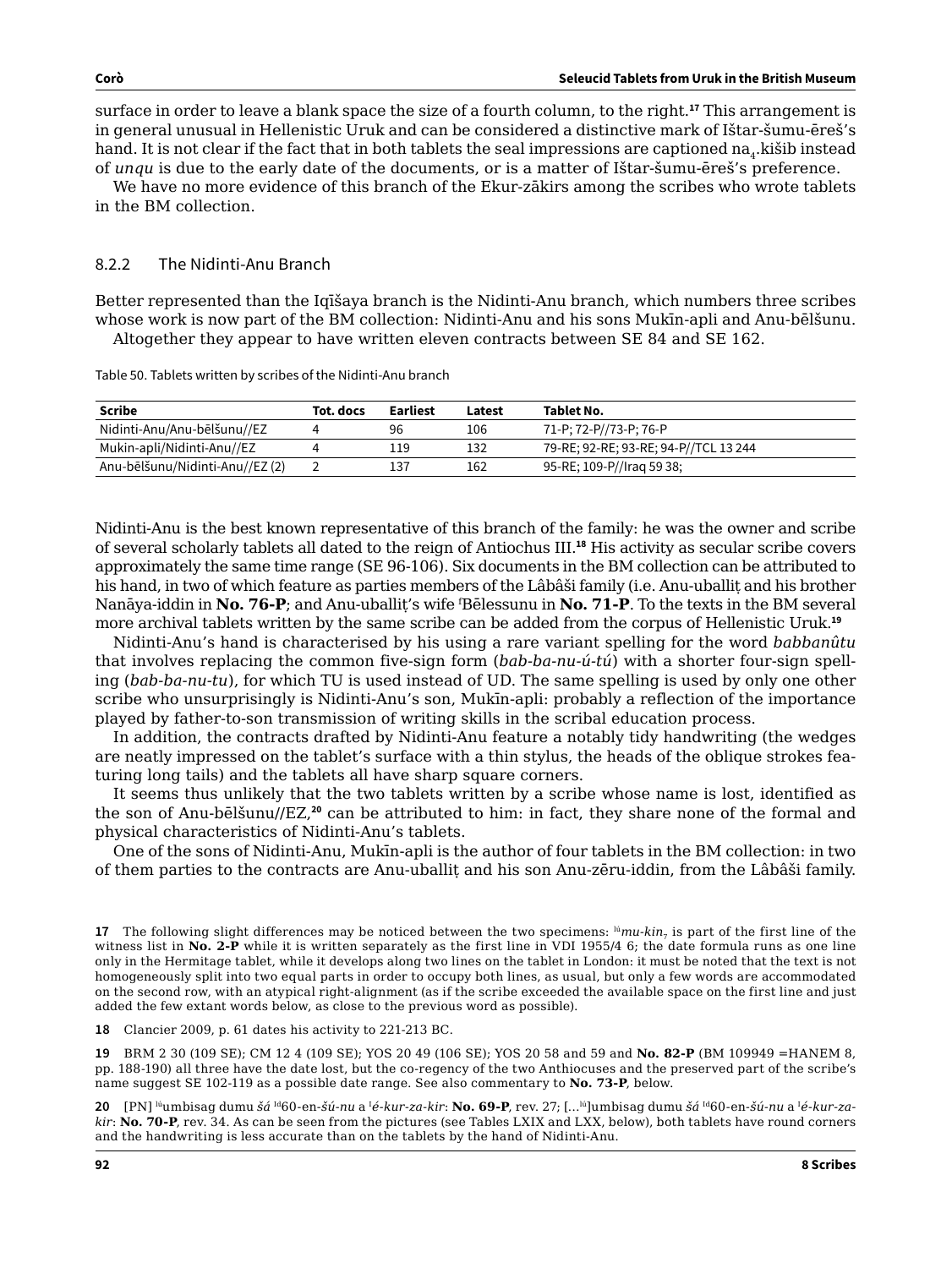We have no evidence of his having been active also as a scholarly scribe but we know that he wrote a number of archival documents.**<sup>21</sup>** As stated before, he shares with his father the use of the variant spelling for *babbanûtu* and some of his tablets show inconsistencies in the use of the determinative for professional names, and in the use of the sign for the conjunction *u* (for which he seems to alternate between *u* and *ú* with no specific reason other than, probably, the need to accommodate a certain number of signs within the line).

A few documents can, finally, be attributed to the other son of Nidinti-Anu, Anu-bēlšunu, who was named after his grandfather. He was active around the end of the Seleucid domination over Babylonia as is suggested by the two contracts he drafted in SE 137 and 162 respectively.

### 8.2.3 The Šamaš-ēṭir Branch

A third group of scribes claiming Ekur-zākir as an ancestor may be identified as the Šamaš-ētir branch of the family: they are Anu-uballiṭ/Ina-qibīt-Anu, his brother Šamaš-ēṭir and the latters' son Ina-qibīt-Anu.**<sup>22</sup>** The Ina-qibīt-Anu/Anu-uballiṭ, scribe of **No. 104-RE**, whose clan name is lost in lacuna, may also be attached to this group. Altogether they wrote twelve tablets in a time span of around forty years, between SE 120 and SE 159 (Table 48).

| Table 51. Tablets written by scribes of the Samaš-ēṭir branch |  |
|---------------------------------------------------------------|--|
|                                                               |  |

| <b>Scribe</b>                 | Tot. docs | Earliest | Latest                   | Tablet No.                                 |
|-------------------------------|-----------|----------|--------------------------|--------------------------------------------|
| Šamaš-ētir/Ina-qibit-Anu//EZ  |           | 120      | 149                      | 87-P//88-P; 90-P; 91-P; 99-RE              |
| Anu-uballit/Ina-gibit-Anu//EZ |           | 159      | $\overline{\phantom{m}}$ | 103-RE                                     |
| Ina-gibit-Anu/Šamaš-ētir//EZ  |           | 151      | 163                      | 100-RE//101-RE; 107-?; 110-P; 111-M//112-M |

Šamaš-ēṭir is well known for the scholarly tablets he wrote and owned;**<sup>23</sup>** in addition, he was known for having been the scribe of two of the published archival documents (CM 12 6 and VS 15 32). The BM collection houses five more tablets (including a pair of duplicates) that can be assigned to his hand, confirming that he was active as a scribe of secular documents during the first half of the second century of the Seleucid era.

Among the few variant spellings that characterise his hand, most notably stands a certain preference for the logographic form of the name Ina-qibīt-Anu (which in some instances he spells <sup>I</sup>ina-e-<sup>d</sup>60 besides the more common <sup>1</sup>ina-qí-bit-<sup>d</sup>60). Although this usage is not consistent in the tablets he wrote, it is interesting to note that one of the two contemporary scribes with whom he shared this feature is his brother Anu-uballiṭ.**<sup>24</sup>**

Šamaš-ēṭir's son, Ina-qibīt-Anu, is the author of several contracts, four of which (plus two duplicates) are part of the BM collection.**<sup>25</sup>** As far as we know, he was neither the author nor the owner of scholarly tablets.

- **21** Among them e.g. BRM 2 33; BRM 2 36; BiMes 24 22 and TCL 13, 244//**No. 94-P**.
- **22** Hunger 1968, p. 17.

**23** See Hunger 1968, under the name; for a synthesis of his career see Wallenfels 1998, p. 38. On his activity as a scholar see also Robson 2007.

**24** The other scribe who used it is Papsukkal-bānûšu, son of Nidinti-Anu, also claiming descent from the Ekur-zākirs; according to Hunger's reconstruction of the family stem he is one of the sons of Nidinti-Anu/Anu-bēlšunu, thus a member of Nidinti-Anu's branch of the EZ family (see Hunger 1968, p. 18 and Lewenton p. 105, where the name is read Papsukkal-bāni). To the tablet (BRM 2 43//YOS 20 74) known to Hunger, where the logographic spelling of the name Ina-qibīt-Anu occurs, we can now add BiMes 24 27//29 and YOS 20 72, both featuring Papsukkal-bānûšu as scribe: while in BiMes 24 27//29 the syllabic form for the personal name is used, in YOS 20 72 both spellings alternate in the same tablet. As for Anu-uballiṭ he uses the logographic spelling in CM 12 9, where also he alternates between the syllabic and logographic form. The syllabic spelling only occurs in **Nos. 102-RE//103-RE**.

**25** Other texts from Hellenistic Uruk that may assigned to this scribe are CM 12 10//YOS 20 82; RIAA2 295//BRM 2 50; TCL 13 246; BRM 2 49//AoF 5 10+; VDI 1955/4, 3. See the commentary on this scribe by Wallenfels 1998, p. 63.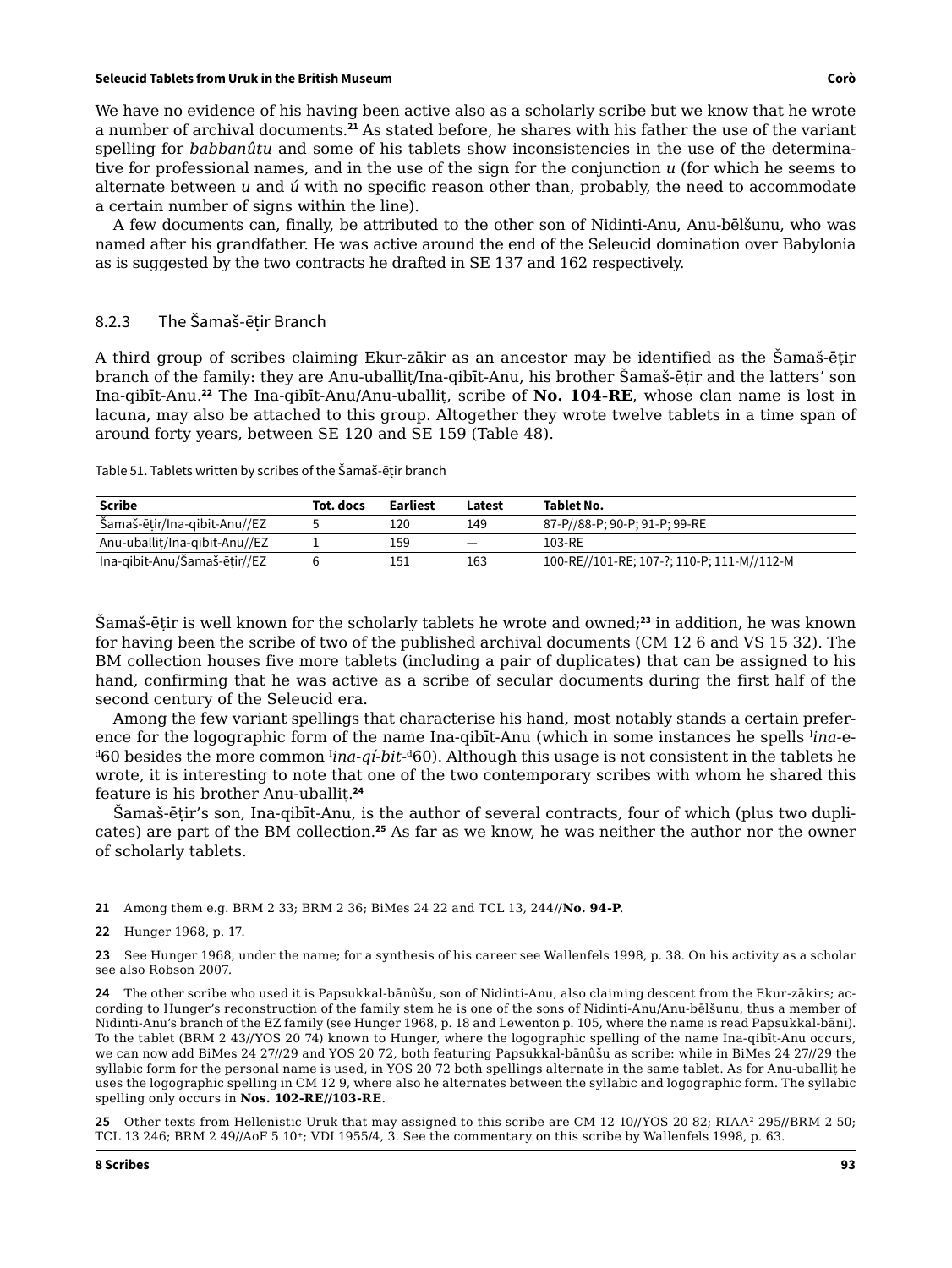Peculiar to him is the preference for a particular short spelling of the name of king Demetrius (<sup>I</sup> *demeṭ-ri-su*), which in the corpus from Hellenistic Uruk occurs exclusively in the tablets he drafted; **<sup>26</sup>** only on one occasion does he use a different, longer, form.**<sup>27</sup>** It is worth noting that only a few scribes operated during the reign of Demetrius but, in stark contrast to Ina-qibīt-Anu, they appear to have freely chosen between several different spellings of the king's name; the most prolific among them, Ina-qibīt-Anu's uncle, Anu-uballit, seems to have tried all the different possibilities in the texts he wrote.**<sup>28</sup>** Only one tablet in the BM collection, that can be attached to the clay workers' dossier, belongs to him (**No. 103-RE**).

Ina-qibīt-Anu is additionally worthy of notice for a peculiar use of the determinatives in one of the tablets he wrote. In **No. 100-RE** in fact, he uses munus instead of lú to designate the role of a woman as guarantor for the transaction; the classifier is followed by the (exceptional) feminine form of the participle *mu-mar-raq-at*. The spelling, which can be interpreted as a form of hyper-correctness and at the same time suggests some confusion on the part of the scribe between the determinative for professional names and that used to mark gender, is a hapax in the archival documents from Uruk. It is not clear, due to the tablet edge's poor state of preservation, if the form, which appears neatly written on the right edge of **No. 100-RE**, was also used on the duplicate (**No. 101-RE**). This is however conceivable since, as emerges from a careful comparison of the two documents, Ina-qibīt-Anu took much care in formatting them similarly.

As Fig. 13 shows, both on the obverse and the reverse of the two tablets, only slight differences; the content of each line tends to be identical (slight one- or two-word differences between the lines are marked § in the figure). The witness list, whose layout is organised into columns, occupies exactly the same position on the surface of the two tablets. Also the date formula of the two tablets, whose layout is atypical, is identical in the two specimens: Ina-qibīt-Anu writes its content over two lines; the second line is organised into three small text-blocks (consisting of the year number, the name of the reigning king and his title) and it is distributed on the surface with blanks in between so that the line is not completely filled in and results left-aligned.

Since the two tablets are quasi-xerox copies of one another, the lower portion of the obverse of **No. 100-RE** stands out as a bit of an oddity. Two vertical strokes, one clearly visible, the other partially erased, are impressed on a half-line size blank following Obv. 17. No trace of either a corresponding blank nor the vertical strokes is visible on the parallel section of the duplicate tablet (**No. 101-RE**), on whose obverse writing ends with line 17 and continues on the reverse without interruption.

The possibility that Ina-qibīt-Anu used the strokes as fillers for the extra room available on the bottom of the tablet's obverse seems unlikely.

An alternative scenario is that he started writing the content of the next line of text (i.e. the one now corresponding to the first line of the reverse) below line 17, shortly after realising that on the duplicate tablet that same line opened the reverse. He thus quickly erased the signs and re-wrote the text on the reverse.

It is not clear if Ina-qibīt-Anu had already written the entire line before erasing it or if, as the extant traces suggest, he had only impressed a few strokes. Close comparison of the position of what remains of the two strokes on the obverse of **No. 101-RE** and the first line of the reverse of **No. 100-RE**, reveals that they correspond, respectively, to the first vertical of the feminine classifier and to the masculine classifier (the 'Mr.' sign) preceding the name of Rihat-Anu on **No. 100-RE**. It is tempting to imagine that the scribe used those two strokes as guides for properly setting the layout of the line; erasing them only partially he offered us an insight into the procedure adopted by the scribes in drafting their tablets. Moreover, if this hypothesis proved true, it would also give us a clue that among the two copies of the same text, **No. 101-RE** represented the master, **No. 100-RE** being its duplicate.

**<sup>26</sup>** The spelling occurs in TCL 13 246; VDI 1955/4, 3, **No. 106-P**. It is also attested in the fragment **No. 107-?** that might thus be ascribed to his own hand (as already tentatively suggested by Monerie 2014, p. 204; the text is referred to as K. 4790 in Monerie's table).

**<sup>27</sup>** The text is **Nos. 100-RE//101-RE**, where the king's name is spelled <sup>I</sup> *de-e-mé-de-ri-su*.

**<sup>28</sup>** For the spellings of this name and the related scribes see Monerie 2014, pp. 203-204, Annexe 5.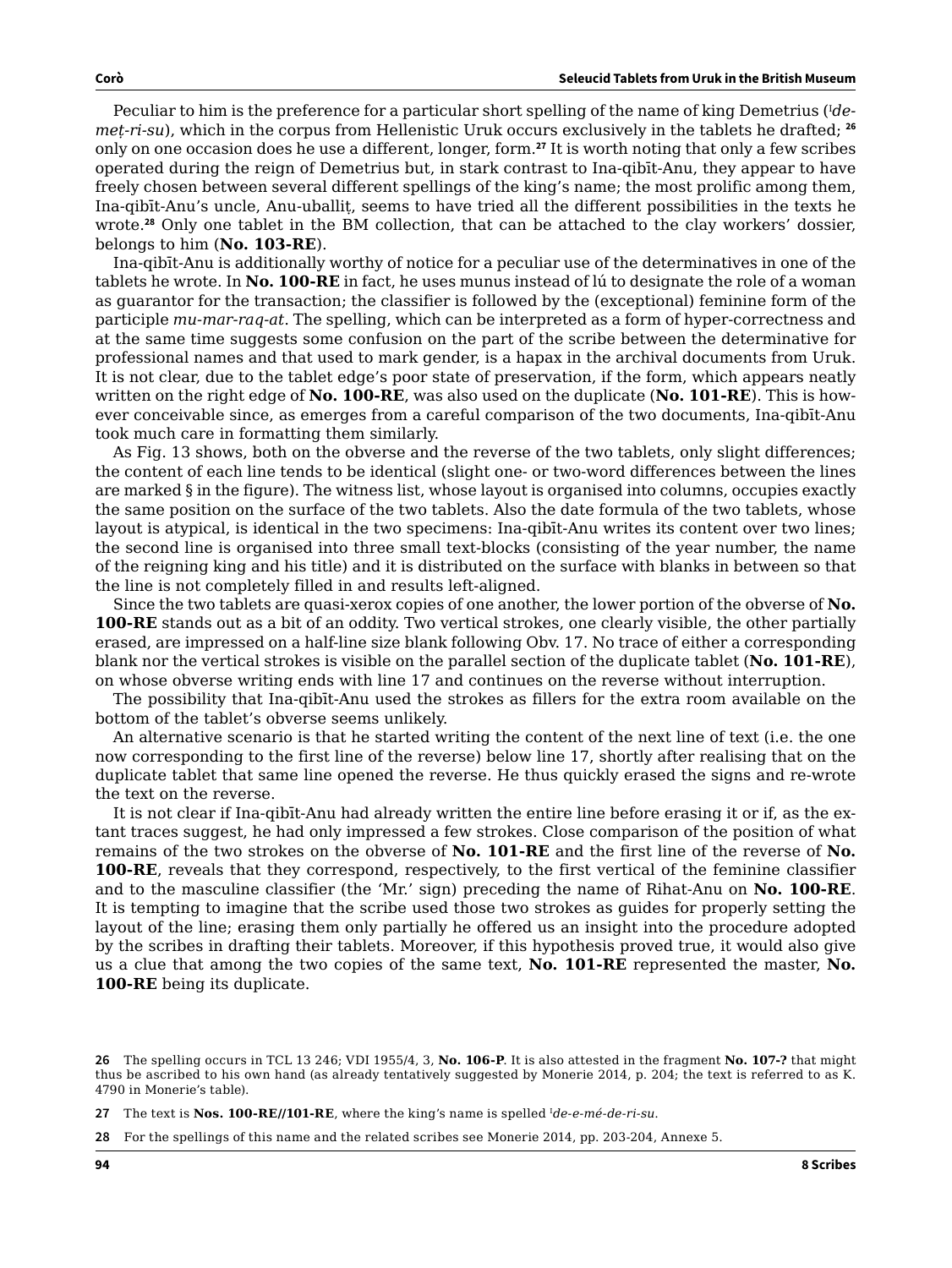#### **101-RE obv. and rev.**

#### **100-RE obv. and rev.**

text text text text text text text text text text text text text text text text text text text text text text text text text text text text text text text text text text text text text text text text text text text text text text text text text text text text text text text text text text text text text text text text text text text text text text text text text text text text text text text text text text text text text text text text text text text text text text text text text text text text text text text text text text text text text text text text text text text text text text text text text text text text text text text text text text text text text text text text text text text text text text text text text text text text text text text text text text text text text text text text text text text text text text text text text text text text text text text text text text text text text text text text text text text text text text text text text text text text text text text text text text text text text text text text text text text text text text text text text text text text text text text text text text text text text text text text text text text text text text text text text text text text text text text text

text text text text text text text text text text text text text text text text text text text text text text text text text text text text text text text text text text text text text text text text text text text text text text text text text text text text text text text text text text text text text text text text text text text text text text text text text text text text text text text text text text text text text text text text text text text text text text text

| text text text | text text text | text text text | text text text |
|----------------|----------------|----------------|----------------|
| text text text | text text text | text text text | text text text |
| text text text | text text text | text text text | text text text |
| text text text | text text text | text text text | text text text |
| text text text | text text text | text text text | text text text |
|                |                |                |                |

text text text text text text text text text text text text text text text text text text text text text text

text text text text text text text text text text text text text text text text text text text text text text text text text text text text text text text text text text text text text text text text text text text text text text text text text text text text text text text text text text text text text text text text text text text text text text text text text text text text text text text text text text text text text text text text text text text text text text text text text text text text text text text text text text text text text text text text text text text text text text text text text text text text text text text text text text text text text text text text text text text text text text text text text text text text text text text text text text text text text text text text text text text text text text text text text text text text text text text text text text text text text text text text text text text text text text text text text text text text text text text text text text text text text text text text text text text text text text text text text text text text text text text text text text text text text text text text text text text text text

**§**

**§ § § § §**

| text text      |                |                |                |  |  |
|----------------|----------------|----------------|----------------|--|--|
| text text text | text text text | text text text | text text text |  |  |
| text text text | text text text | text text text | text text text |  |  |
| text text text | text text text | text text text | text text text |  |  |
| text text text | text text text | text text text | text text text |  |  |
| text text text | text text text | text text text | text text text |  |  |
| text text text | text text text | text text text | text text text |  |  |
|                |                |                |                |  |  |
|                |                |                |                |  |  |
|                |                |                |                |  |  |
|                |                |                |                |  |  |

Figure 13. Schematic representation of the layout of **Nos. 100-RE** and **101-RE**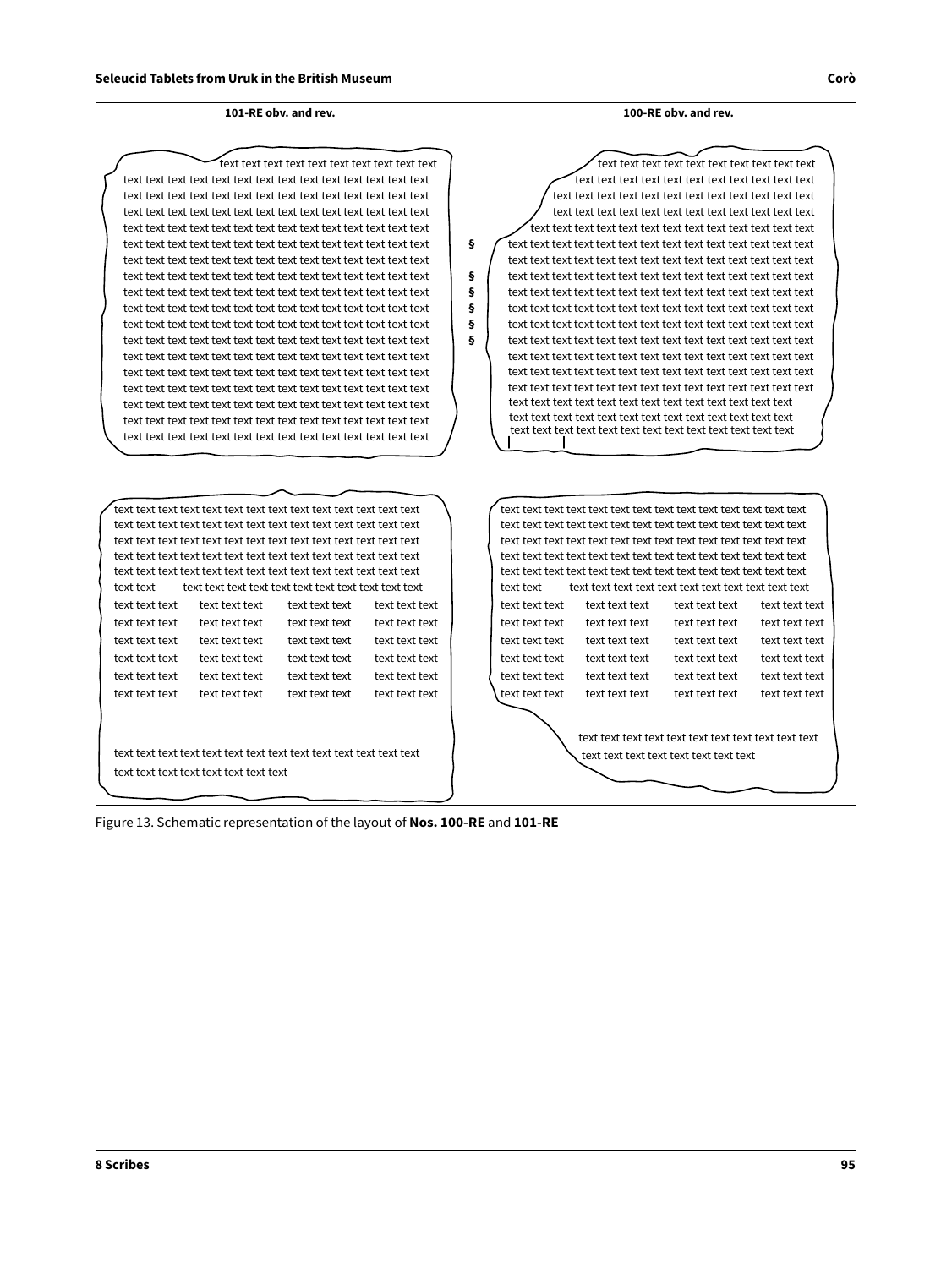## **8.3 Scribes Belonging to the Kurî and the Gimil-Anu Clans**

Three scribes belonging to the Kurî clan are recorded in the tablets housed in the British Museum; the name of a fourth individual, while not preserved, may be safely restored. All together they wrote five contracts all dating to the first century of the Seleucid Era (Table 52).

Table 52. Tablets written by scribes of the Kurî and Gimil-Anu clan

| <b>Scribe</b>                   | Earliest doc. | Latest doc. | <b>Tablet No.</b> |
|---------------------------------|---------------|-------------|-------------------|
| Kurî                            |               |             |                   |
| Ištar-šum-ēreš/Anu-eriba//K (2) | 70            | 99          | 68-P; 46-RE;      |
| Anu-uballit/Enlil-ahu-iddin//K  | 15            |             | $3-RE$            |
| Nanāya-iddin/Ina-gibit-Anu//K   | 22            | 44          | $5-P:19-P$        |
| <b>Gimil-Anu</b>                |               |             |                   |
| Ina-gibīt-Anu/Lâbâši/Lišir//GA  | 139           | 144         | 96-RE: 97-RE      |
| Anu-ahhē-iddin/Anu-ab-usur//GA? | 18-31         |             | 6-RE              |

With the exception of Ištar-šumu-ēreš/Anu-erība//K, author of two of our tablets and several more archival documents from Uruk,**<sup>29</sup>** not much is known about them.

Anu-uballiṭ/Enlil-ahu-iddin is recorded only as the scribe of **No. 3-RE**. The inaccurate script (featuring a number of allographs for common signs and markedly leaning up towards the right), the irregular layout of the tablet (including the relative order and alignment of captions, names and seal impressions on the edges; the indentation of the witness list from the second line on; the many lines of the obverse whose text spills onto the right edge) all together concur in giving the idea that Anu-uballit was an inexperienced scribe.

Nanāya-iddin's tablets (**No. 5-P** and **No. 19-P**) also feature several inaccuracies: he omits determinatives, seal captions and might have mistaken the name of a witness when writing the caption of the seal impression corresponding to one of the witnesses. As in the case of Anu-uballit, the layout of the tablets he wrote is inaccurate.

Only a few scribes stemming from the Gimil-Anu clan are known in Hellenistic Uruk. Two of them occur as scribes for documents in the BM collection.

Ina-qibīt-Anu was active in the later periods and appears to have been mainly involved in the registration of contracts dealing with tenured properties of the temple. He is the scribe who drafted the two contracts mentioning the assignation of tenured land by order of the *rab ša rēš āli* that I have extensively discussed above (**Nos. 96-RE** and **97-RE**; see above § 5.4).

Anu-ahhē-iddin/Anu-ab-usur//GA, conversely, acts as scribe at the beginning of the Seleucid Era. He drafted one tablet in the BM collection (**No. 6-RE**) in addition to the one known from the corpus (YOS 20 10). No specific trend may be detected in the texts ascribed to his hand.

It may not be a coincidence that the evidence on scribes claiming descent from the two clans of Gimil-Anu and Kurî is scanty, both in the archival documents and in the colophons of scholarly tablets.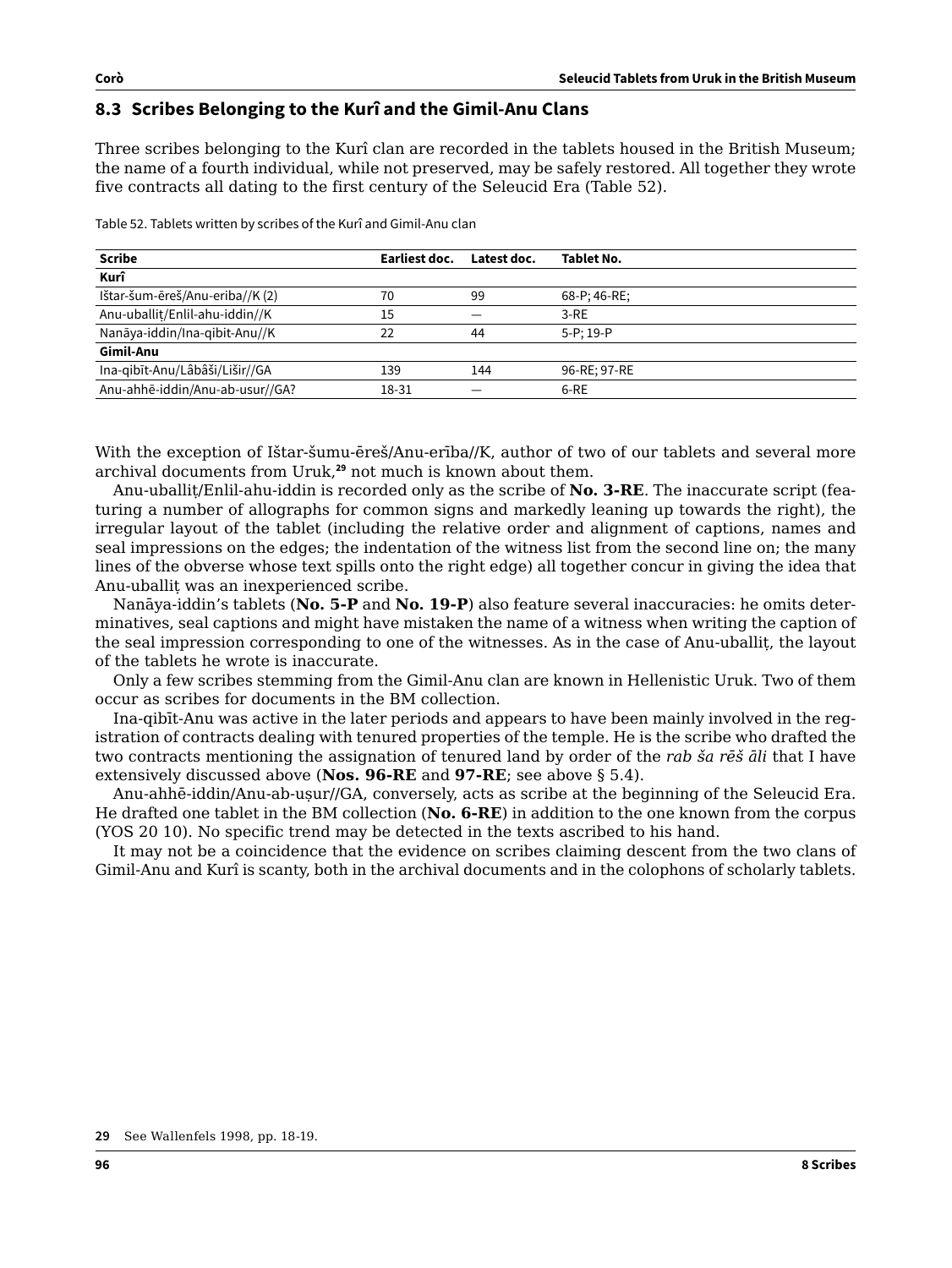#### **8.4 'Foreign' Scribes in Uruk?**

A few scribes who wrote tablets now housed in the BM collection are identified in the date formula only by their name, title and patronymic: no ancestor's names complete their onomastic chains (Table 53).

Table 53. Tablets written by scribes with no clan affiliation

| Scribe                        | Earliest doc. | Latest doc. | Tablet No.                |
|-------------------------------|---------------|-------------|---------------------------|
| Anu-erība/Rabi-Anu            | 53            |             | 27-RE                     |
| Bēl-ēreš/Nabû-nāsir           | 37            |             | $10 - P // 11 - P$        |
| Bēl-ahhē-iddin/Anu-uballissu  | 18            |             | $4-P$                     |
| Nazi-muruttaš/Enlil-šumu-imbi | 32            | 38          | 7-P; 9-P//YOS 20 17; 13-P |

In the case of Anu-erība/Rabi-Anu it is likely that the absence of clan affiliation is entirely accidental. Only another scribe by the same name, in fact, is known in Hellenistic Uruk: i.e., the author of OECT 9 15; there he claims descent from the Kurîs, so that it is plausible that Anu-erība/Rabi-Anu is the father of the Ištar-šumu-ēreš, whose career as a scribe I discussed above.

Of great significance are the dossiers of the three scribes that in addition to not bearing an ancestor name as part of their onomastic chain, also feature a non-Urukean name. The names of two of them are made up with the theonym Bēl (Bēl-ēreš and Bēl-ahhē-iddin); the third is named after the Kassite king Nazi-muruttaš.

Bēl-ēreš is the son of Nabû-nāṣir: as shown by Boiy, both his onomastics and the explicit reference to him as 'son of Babylon' in a contract from Yale confirm that he originated from Babylon.**<sup>30</sup>** His presence in Uruk is likely a relic of the influence of North Babylonian families in the Eanna cult in Uruk that characterised the Neo-Babylonian period.**<sup>31</sup>**

Only two archival documents record Bēl-ēreš as scribe: **No. 10-P** (with its duplicate **No. 11-P**) and the fragmentary tablet SpTU 5 311.**<sup>32</sup>** Careful examination of the duplicate tablets housed in London reveals some interesting details relevant to the present analysis.

Most remarkable is the layout of the right edges of the two tablets, which differs substantially from the one in use in Uruk in the Seleucid period. As is clear from Fig. 14, writing on the right edge of **Nos. 10-P//11-P** develops across the edge, parallel to its short axis. This, as Altavilla and Walker have shown, is the typical arrangement of seal captions on the edge of tablets from Babylon dating to the Seleucid period, in contrast to the Urukean habit of writing the captions along the edge, parallel to the tablet's long axis.**<sup>33</sup>**

Given the Babylonian origin of the scribe who drafted the two tablets, it is tempting to see in the adoption of such a rare layout for a tablet written in Uruk the reflection of the Babylonian habit of formatting the layout of the tablets' edges, possibly due to the fact that he was educated in Babylon.

**30** Bēl-ēreš is mentioned as a witness in YOS 20 20: rev. 8, which runs as follows: Iden-kám dumu *šá* Idag-*na-ṣir* a tin.tirki

**31** Boiy 2011.

**<sup>32</sup>** New reading of the tablet by Boiy 2011.

**<sup>33</sup>** Altavilla, Walker 2016, p. 23.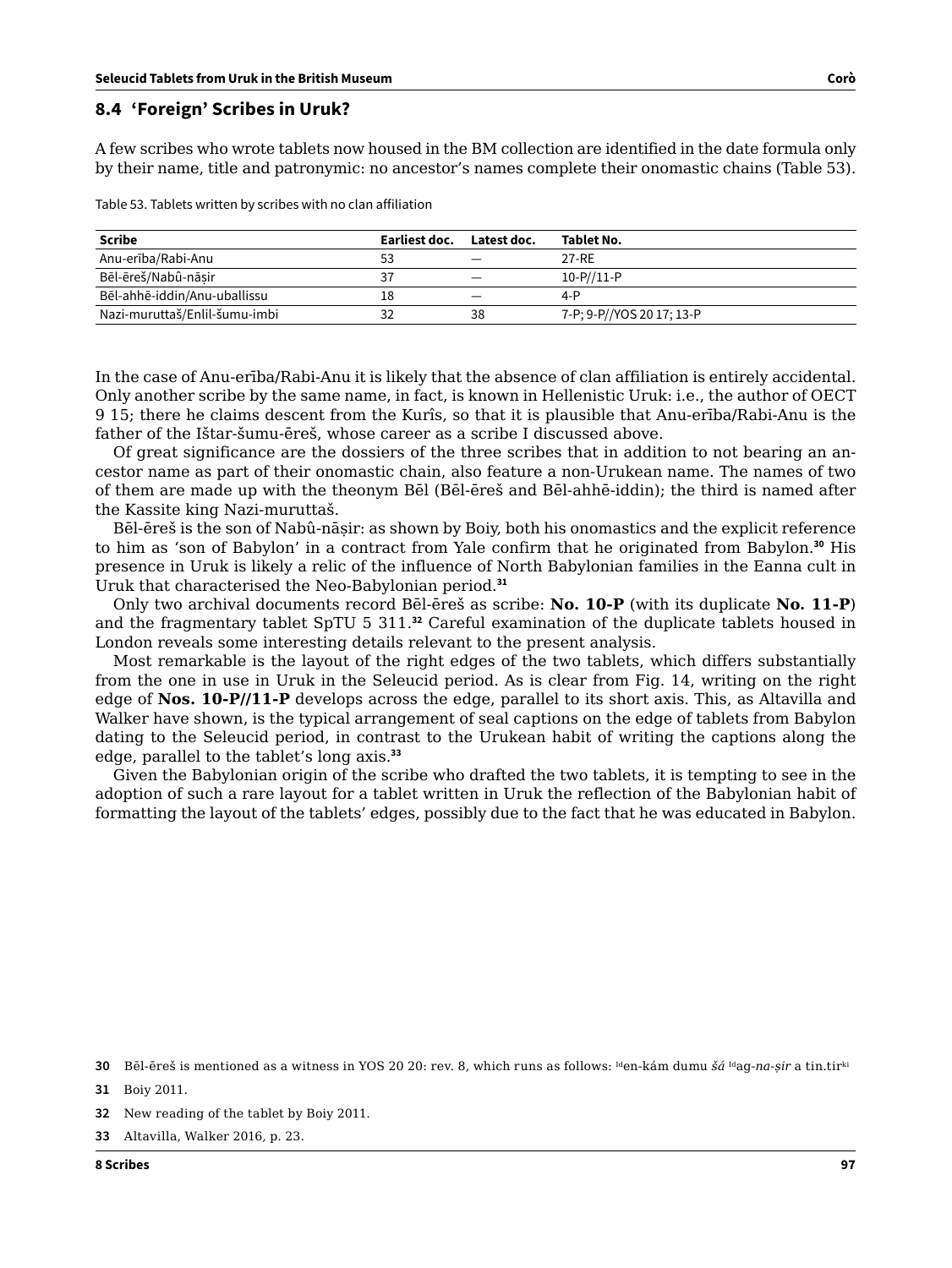

Figure 14. Schematic representation of the layout of the right edge of **No. 10-P** (left) in contrast to usual Urukean tablets (right)

Moreover, as we have noted above, **No. 10-P** and its duplicate record the sale of a *mubannûtu* prebend; this title is a hapax in Uruk, where the prebend of the arranger of the sacrificial table is not attested in the Hellenistic period. Conversely, it occurs in Babylon. Similarities between the characteristics of this prebend and that of the *gerseqqû*, that is on the contrary well known in Uruk but whose content is not very clear, make it likely that writing **Nos. 10-P//11-P** Bēl-ēreš opted for describing the prebend that is the object of the contract using the 'Babylonian' word more familiar to him for the title (*mubannûtu*), instead of adopting the odd 'Urukean' term *gerseqqûtu*.

On the Babylonian origins of Bēl-ahhē-iddin/Anu-bullissu, the scribe of **No. 4-P**, the evidence is less straightforward, yet a few factors support it. Although no more occurrences of his name are, in fact, recorded in the corpus from Hellenistic Uruk, a certain Bēl-ahhē-iddin (whose patronym is not registered) is mentioned at the same time of two individuals, named Nidinti-Bēl and Ubar, in an administrative tablet from Babylon (BRM 1 99), where they all appear as recipients of silver in return for their service as gatekeepers for the *akītu* temple.

It is worth noting that a witness named Ubar is mentioned in the Urukean tablet (**No. 4-P**) written by Bēl-ahhē-iddin: Ubar is described there as the son of Anu-ahu-ittannu, of the clan Kidin-Marduk. Given the Babylonian origins of this clan, it is tempting to suggest that he is the same Ubar who figures next to Bēl-ahhē-iddin in BRM 1 99, and to identify the two individuals occurring in BRM 1 99 with those of **No. 4-P**.

A second individual claiming Kidin-Marduk as ancestor appears in the witness list of **No. 4-P**, namely Nanāya-iddin/Nidinti-Anu//KM. No further evidence of Nanāya-iddin is available in the corpus; however there is a chance that he is the brother of a certain Anu-uballiṭ/Nidinti-Anu//KM who acts as witness in BRM 2 3 and OECT 9 5 and also appears in the onomastic chain of the two women that act as parties to the transaction recorded in YOS 20 15, who are identified as the wife and daughter of Anu-uballiṭ/Nidinti-Nanāya//KM, respectively. He is moreover likely to be recognised as the 'son of Nidinti-Anu//KM', whose name is lost, to whom the witness list of the same contract refers.

The fact that Anu-uballit acted as witness in BRM 2 3 is especially relevant, since this is the only tablet from Hellenistic Uruk recording the sale of a prebend of gatekeeper's superintendant that has come down to us. There is a chance that his involvement in this particular transaction is somehow connected to the North-Babylonian origins of his family (i.e. the Kidin-Marduks), as might be implied by the fact that, as we have seen before, his brother acted as witness in a transaction along two gatekeepers of the *akītu* temple of Babylonian origin (namely, the witness Ubar and the scribe Bēl-ahhē-iddin).

More 'Babylonian connections' can be detected in the documents involving members of the Kidin-Marduk family. As a matter of fact, the contract involving Anu-uballiṭ's wife and his daughter (YOS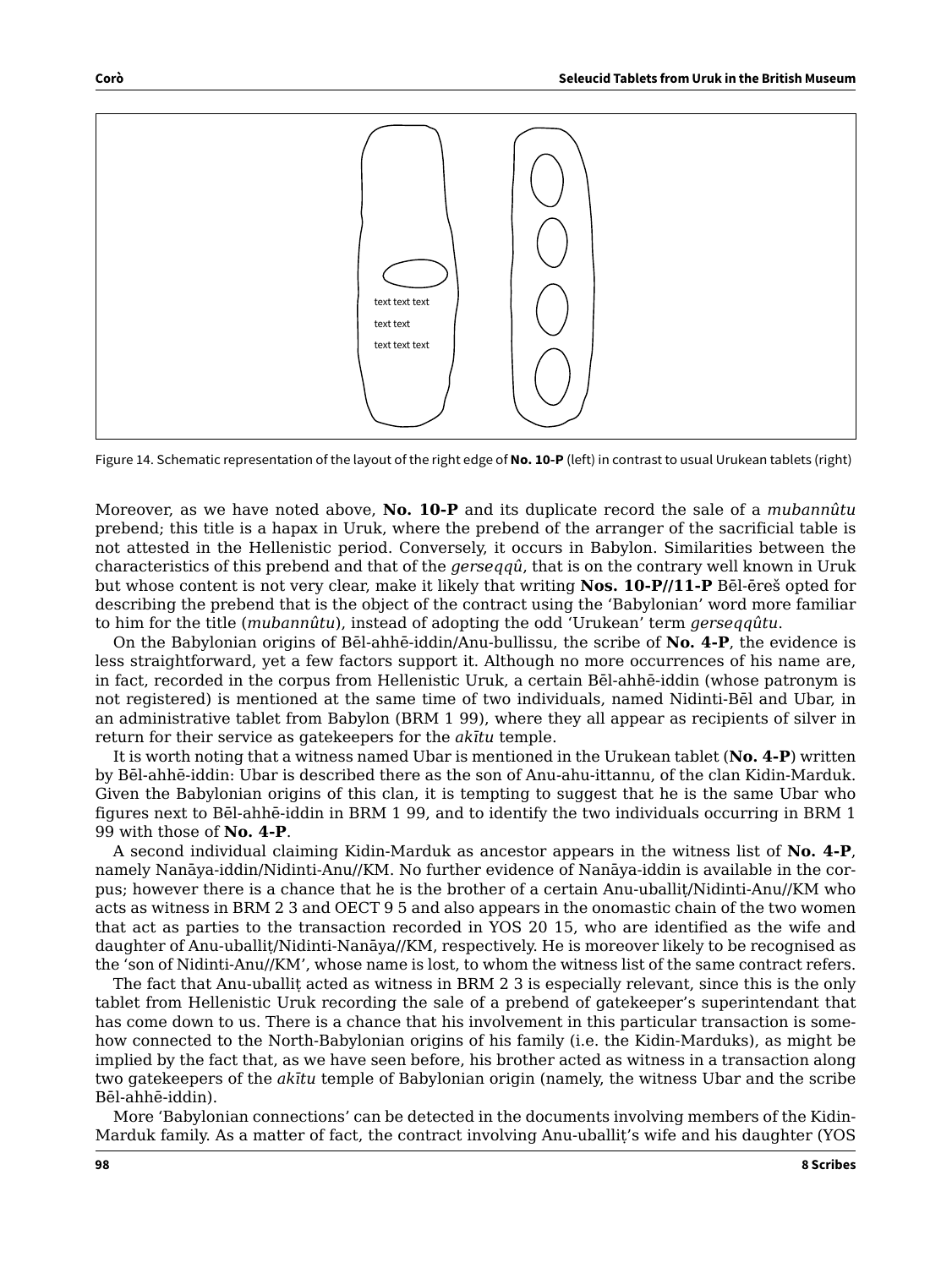20 15), which he himself may have witnessed, was written by the Babylonian scribe Bēl-ēreš; interestingly, witness to this same transaction was also Nazi-muruttaš, the third scribe of foreign origins who is known to have drafted tablets belonging to the BM collection.

Nazi-muruttaš was neither a member of the traditional families of Hellenistic Uruk, nor an Urukean; he most probably originated from Nippur.**<sup>34</sup>** He features as witness or scribe in a bunch of archival documents from Uruk, plus a tablet that he wrote in the so far unidentified city of Antiochia on the Ištar Canal (YOS 20 20) that however involves Urukean individuals (in particular, one of the parties is Lâbâši's father).**<sup>35</sup>**

In several of the documents featuring Nazi-muruttaš also Bēl-ēreš/Nabû-nāṣir is mentioned. Besides YOS 20 15, for example, Bēl-ēreš is among the witnesses of YOS 20 20 written by Nazi-muruttaš, while Nazi-muruttaš appears in the witness list of **Nos. 10-P//11-P**, written by Bēl-ēreš/Nabû-nāṣir.

As recorded in **No. 7-RE**, Nazi-muruttaš is the scribe of one of the two contracts in Uruk where the name of the exorcist's prebend is rendered by its logographic spelling instead of the more common syllabic one, a peculiarity that is tempting to assign to the hand of a scribe of foreign origin.

Some elements concur in suggesting that Nazi-muruttaš had a stake in agricultural land. We know that he wrote at least two of the few documents dealing with arable land (YOS 20 18 and 19) from Uruk and there is a chance that he is referred to in a framentary tablet (probably recording a lease contract) concerning agricultural land.**36** Curiously, the reverse of a recently published scribal exercise from Nippur associated the name Nazi-muruttaš and the formula (ús.sa.du še.numun) used in the contracts to describe fields. Should we expect, in the light of the evidence analysed so far, the association to be not entirely accidental?**<sup>37</sup>**

Nazi-muruttaš was not the only individual from Nippur in Uruk: another individual whose onomastics points to a Nippurean, i.e. Nidinti-Ištar/Arad-Ninurta (with no clan name), is in fact listed among the witnesses to one of the tablets he wrote (**No. 7-RE**).**<sup>38</sup>**

All in all, the several interconnections between the documents where Bēl-ēreš, Bēl-ahhē-iddin, Nazi-muruttaš and members of the Kidin-Marduk family are involved point to the existence, at the beginning of the Seleucid era, of a pool of individuals of Northern/Central-Babylonian origin playing a part in the affairs of the temple of Uruk.

Although the resulting picture is perhaps influenced by the archives evenness, one wonders whether the relationship between them and the early generations of the Lâbâši family (as witnessed, for example, by the involvement of Lâbâši's father in the contract recorded by Nazi-muruttaš), stood perhaps at the basis of the family's rise at the beginning of the Seleucid period.

The points of contact between the contracts are summarised in Table 54, below.

**36** The fragment BaMB 2 131 is referred to by Frazer (2013, p. 204, fn. 103) as an "administrative document" where Nazi-muruttaš (the name is only partially preserved) might be mentioned (corrections and an improved reading of the fragment are offered by Hunger 1984, p. 424, ad #131). Although the typology of the document is unclear due its poor state of preservation, what remains of its content ([… *zaq-p*]*i u* ka *šul-pi* and a reference to 10 years) suggests that its object was agricultural land and it was a lease contract for ten years.

**37** See Frazer 2016. Frazer (p. 177), on the basis of the scanty evidence on the provenance of the tablet at her disposal, suggests the early Persian period as a possible date for the scribal exercise; it must be noted that the tentative alternative setting of the document to the early Seleucid period proposed here would not change her conclusions, which remain valid.

**38** It is maybe worth noting that the Arad-Ninurta family is known for having provided many of the interpreter-scribes of Uruk. The implications of this are the object of discussion of a work by the present author currently in preparation.

**<sup>34</sup>** As already shown by Doty 1977, p. 195 and Wallenfels 1994, p. 68, #448; see recently also Frazer 2013, pp. 204-205 and 2016, p. 176.

**<sup>35</sup>** The contracts where Nazi-muruttaš appears are listed by Frazer 2013, p. 204, fn. 103, to which **No. 13-P** must be added (Frazer 2016, p. 176, fn. 8); note that, contrary to Frazer's statement, he is the scribe of YOS 20 20 but not one of the witnesses there. In addition, YOS 20 17 has a duplicate in the BM collection, namely **No. 9-P** (BM 109956). BM 104805 quoted by Frazer *via* Brinkman is published below as **No. 7-P**.